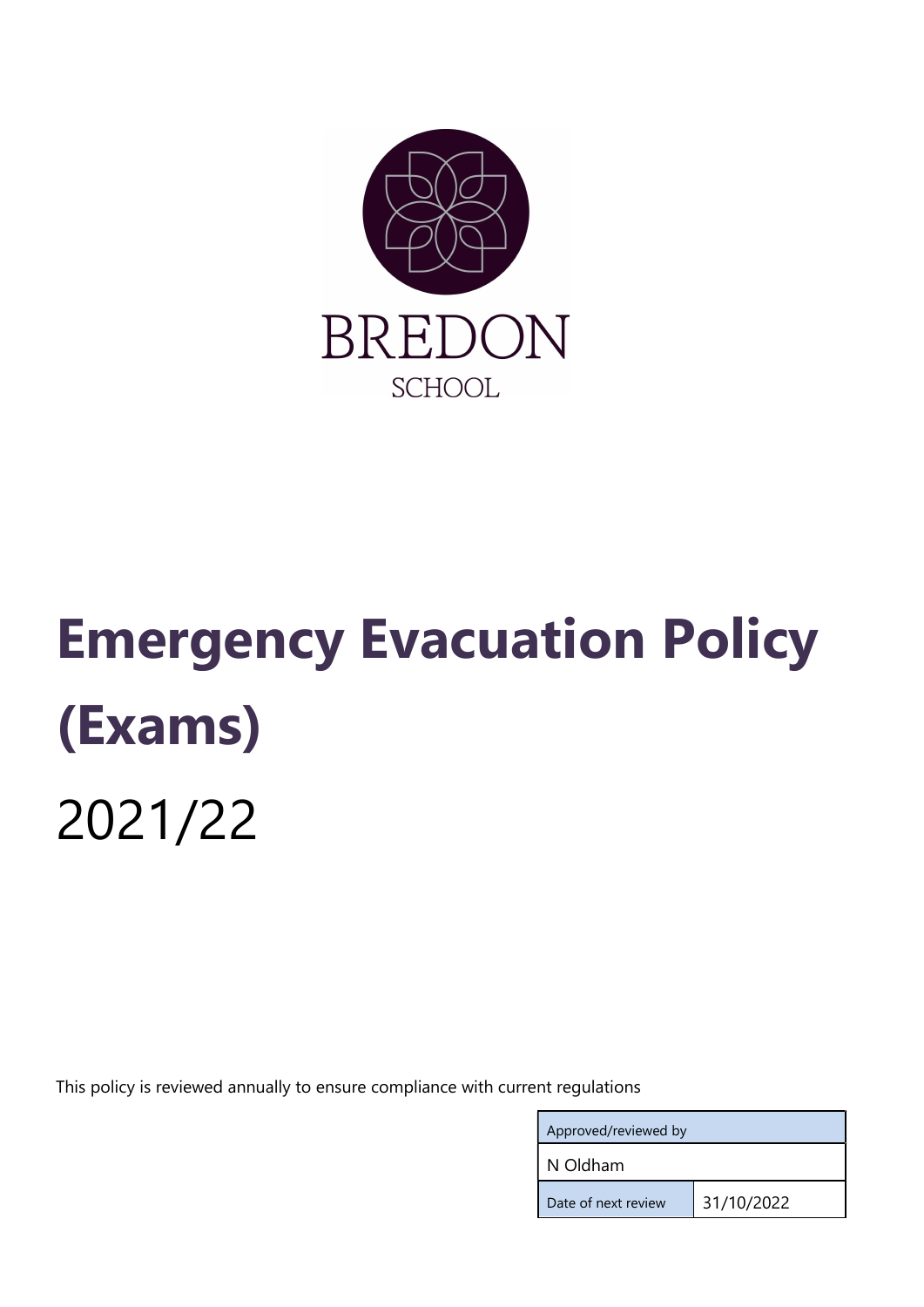## Key staff involved in the policy

| <b>Role</b>      | Name(s)                       |
|------------------|-------------------------------|
| Head of centre   | N. Oldham                     |
| Exams officer    | <b>C. Cambridge-Harrison</b>  |
| Senior leader(s) | G. Hamilton, T. Butt, N. Monk |
| ALS lead/SENCo   | K. Weston                     |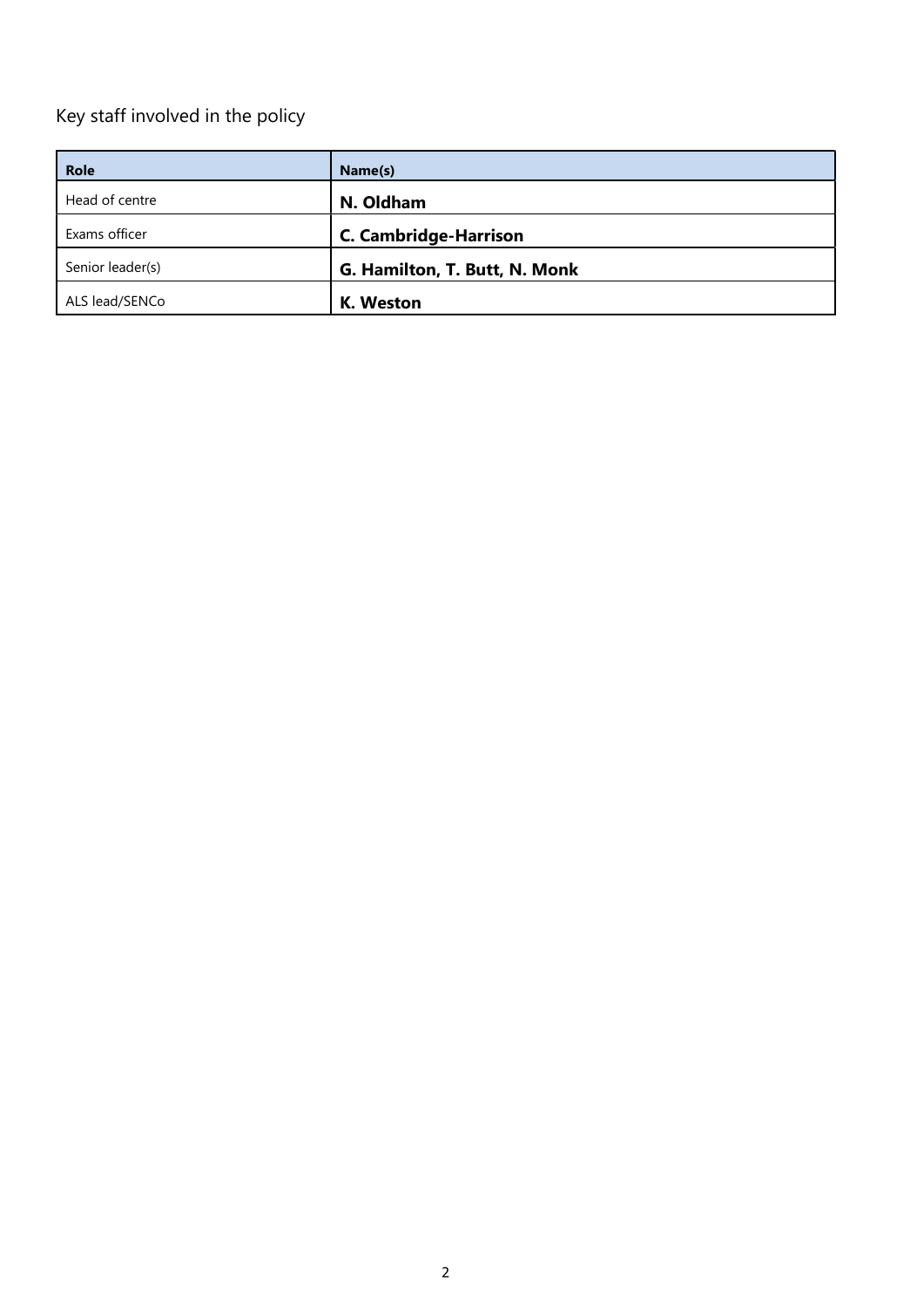## Purpose of the policy

This policy details how [insert centre name] deals with an emergency evacuation of the exam room(s) by defining staff roles and responsibilities and confirming the emergency evacuation procedure.

#### When is an emergency evacuation required?

An emergency evacuation is required where it is unsafe for candidates to remain in the exam room. This might include a fire in the exam room, the fire alarm sounding to warn of fire, bomb alert or other serious threat.

In exceptional situations, where candidates might be severely disadvantaged or distressed by remaining in the exam room, the emergency evacuation procedure may also need to be followed. This might include situations where there is severe disruption in the exam room, serious illness of a candidate or invigilator or similarly serious incidents.

As each incident may be different, advice will be sought from the relevant awarding body as soon as it is safe to do so, particularly where the centre is concerned about the security of the examination(s). (ICE 25.4)

Where candidates are unable to return to the building to complete the examination, the relevant awarding body will be contacted immediately for advice. The awarding bodies have procedures in place to ensure that candidates are not disadvantaged where they are unable to complete the examination due to circumstances beyond their control. (ICE 24.5)

#### Emergency evacuation of an exam room

#### Roles and responsibilities

#### Head of centre

- Ensures the emergency evacuation policy for exams is fit for purpose and complies with relevant health and safety regulation
- Ensures any instructions from relevant local or national agencies are referenced and followed where applicable, including information from the National Counter Terrorism Security Office on the Procedures for handling bomb threats https://www.gov.uk/government/publications/bombthreats-guidance/procedures-for-handling-bomb-threats
- Where safe to do so, ensures candidates are given the opportunity to sit exams for their published duration

#### Senior leader

● Where responsible for the centre-wide emergency evacuation procedure, ensures all staff and appointed fire marshals are aware of the policy and procedures to be followed when an emergency evacuation of an exam room is required

#### Additional learning support (ALS) lead/Special educational needs coordinator (SENCo)

- Ensures appropriate arrangements are in place for the emergency evacuation of a disabled candidate from an exam room where different procedures or assistance may need to be provided for the candidate
- Ensures the candidate is informed prior to taking their exams of what will happen in the event of an emergency evacuation

#### Exams officer

- Ensures invigilators are trained in emergency evacuation procedures and how an incident and actions taken must be recorded
- Ensures candidates are briefed (via candidate handbooks and dedicated assembly time), prior to exams taking place, on what will happen in the event of an emergency in the exam room
- Provides invigilators with a copy of the emergency evacuation procedure for every exam room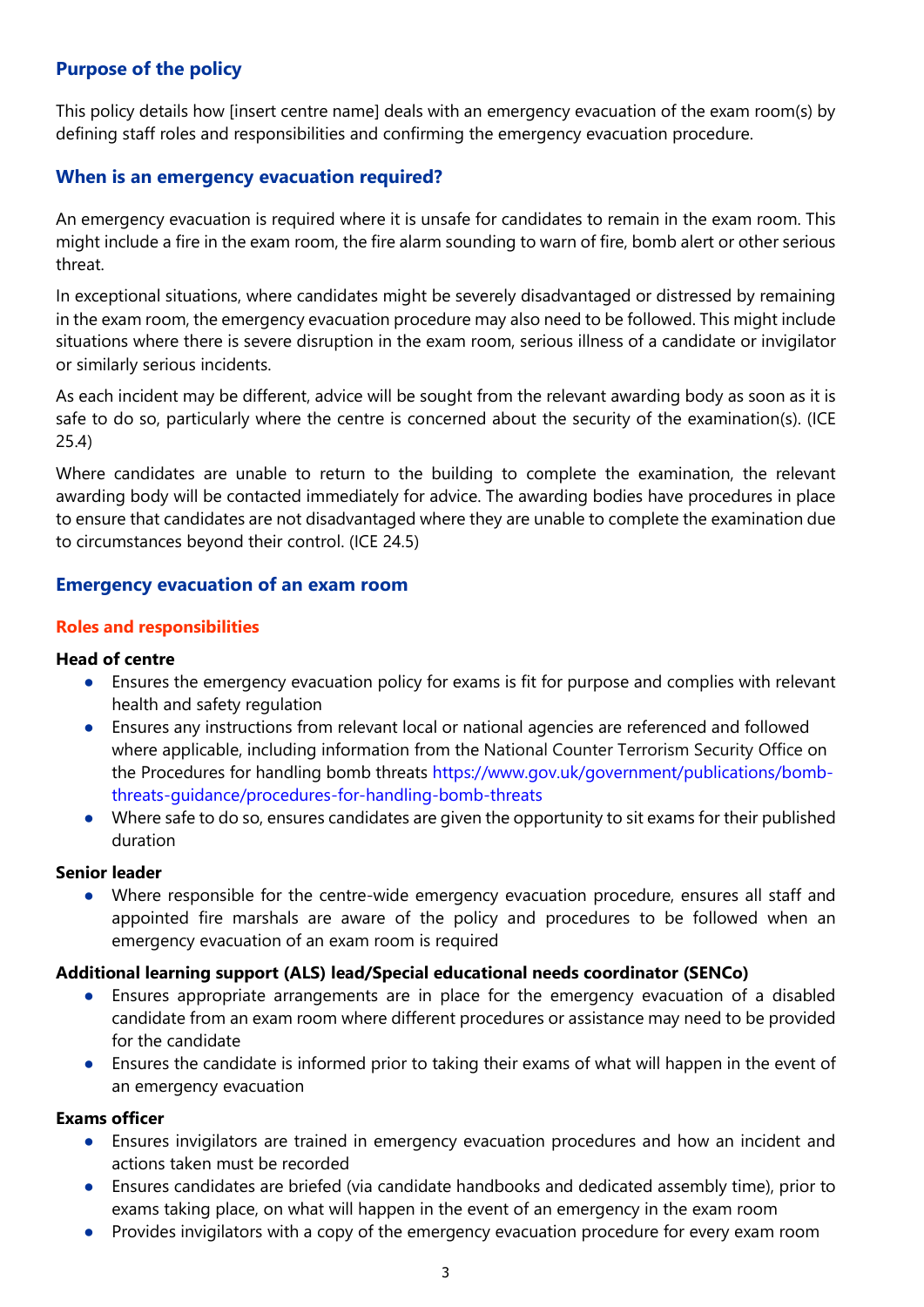- Provides a standard invigilator announcement for each exam room which includes appropriate instructions for candidates about emergency procedures and what will happen if the fire alarm sounds
- Provides an exam room incident log in each exam room
- Liaises with the ALS lead/SENCo and other relevant staff prior to each exam where different procedures or assistance may need to be provided for a disabled candidate
- Briefs invigilators prior to each exam where different procedures or assistance may need to be provided for a disabled candidate
- Ensures appropriate follow-up is undertaken after an emergency evacuation reporting the incident to the awarding body and the actions taken through the special consideration process where applicable (in cases where a group of candidates have been disadvantaged by a particular event)

### Invigilators

- By attending training and/or update sessions, ensure they understand what to do in the event of an emergency in the exam room
- Follow the actions required in the emergency evacuation procedure issued to them for every exam room
- Confirm with the exams officer, where different procedures or assistance may need to be provided for a disabled candidate they are invigilating
- Record details on the exam room incident log to support follow-up reporting to the awarding body by the exams officer (see below)

## Other relevant centre staff

● Support the senior leader, ALS lead/SENCo, exams officer and invigilators in ensuring the safe emergency evacuation of exam rooms

## Recording details

As soon as practically possible and safe to do so, details should be recorded. Details must include:

- the actual time of the start of the interruption
- the actions taken
- $\bullet$  the actual time the exam(s) resumed
- $\bullet$  the actual finishing time(s) of the resumed exam(s)

Further details could include:

- report on candidate behaviour throughout the interruption/evacuation
- a judgement on the impact on candidates after the interruption/evacuation